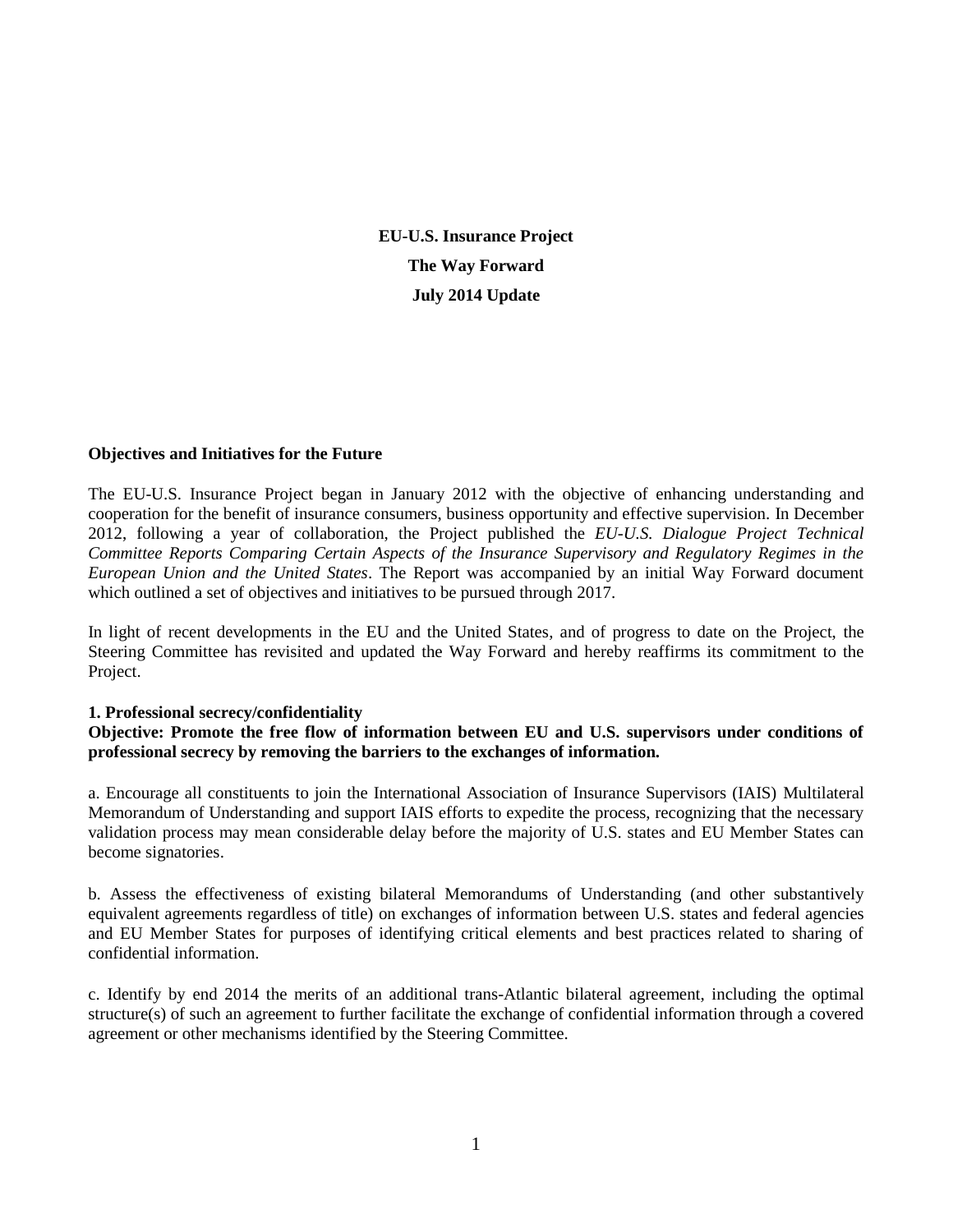**2. Group supervision**

**Objective: Establish a robust regime for group supervision, under which there is:**

**1) a clear designation of tasks, responsibilities and authority<sup>1</sup> amongst supervisors, including a single group/lead supervisor;**

**2) a holistic approach to determining the solvency and financial condition of the group that is consistent with the way companies manage their business, that avoids double counting of regulatory capital and that monitors risk concentrations, considers all entities belonging to the group and is complementary to solo/legal entity supervision;**

**3) greater cooperation and coordination amongst supervisory authorities within colleges; and**

**4) efficient enforcement measures at the group and/or solo level that allow for effective supervision of groups.**

a. The U.S. side to report on the integrated effect of the total system of insurance supervision in the U.S. that reflects the state and federal levels. Inasmuch as both sides are primarily concerned with the application of group-wide supervision to those larger insurers/groups that write on a cross-border basis in each other's jurisdiction, the analysis will focus, where appropriate, on those states/Member States that are group-wide supervisors for such firms.

b. Share best practices/experiences of cooperation and coordination amongst supervisors from key colleges (*e.g*., in the form of a regular forum or a workshop), including the clear designation of tasks and responsibilities which should foster harmonization of group supervision over time.

c. Promote harmonization of Own Risk and Solvency Assessment (ORSA) reports and establish common ORSA reporting elements which could be used by EU and U.S. groups.

d. Promote effective college procedures to maximize the benefit to participating supervisors (*e.g.,*  responsibilities / decision-making, data needs and exchange/reporting, group capital discussions).

e. Discuss supervisory expectations with regard to governance (both corporate and internal governance) and achieve a common list of indispensable governance elements to be part of Enterprise Risk Management.

f. Work towards achieving greater comparability between groups in relation to an overall group solvency assessment.

g. By end 2014, evaluate the use of a covered agreement to achieve the group supervision objectives stated above.

# **3. Solvency and capital requirements**

 $\overline{a}$ 

**Objective: Further develop an approach to valuation which more accurately reflects the risk profile of companies, is sufficiently sensitive to changes in that risk profile and which has capital requirements that are fully risk-based, based on a clear and transparent calibration and that cover similar categories and subcategories of risks to which companies are exposed.**

a. Provide a forum for the periodic bi-lateral exchange of views among experts from U.S. state and federal agencies and the EU with regard to the ongoing efforts of the IAIS to develop basic capital requirements, a highloss absorbency requirement, and an insurance capital standard.

<sup>&</sup>lt;sup>1</sup> The term "authority" incorporates the powers and ability of supervisory authorities to enforce laws.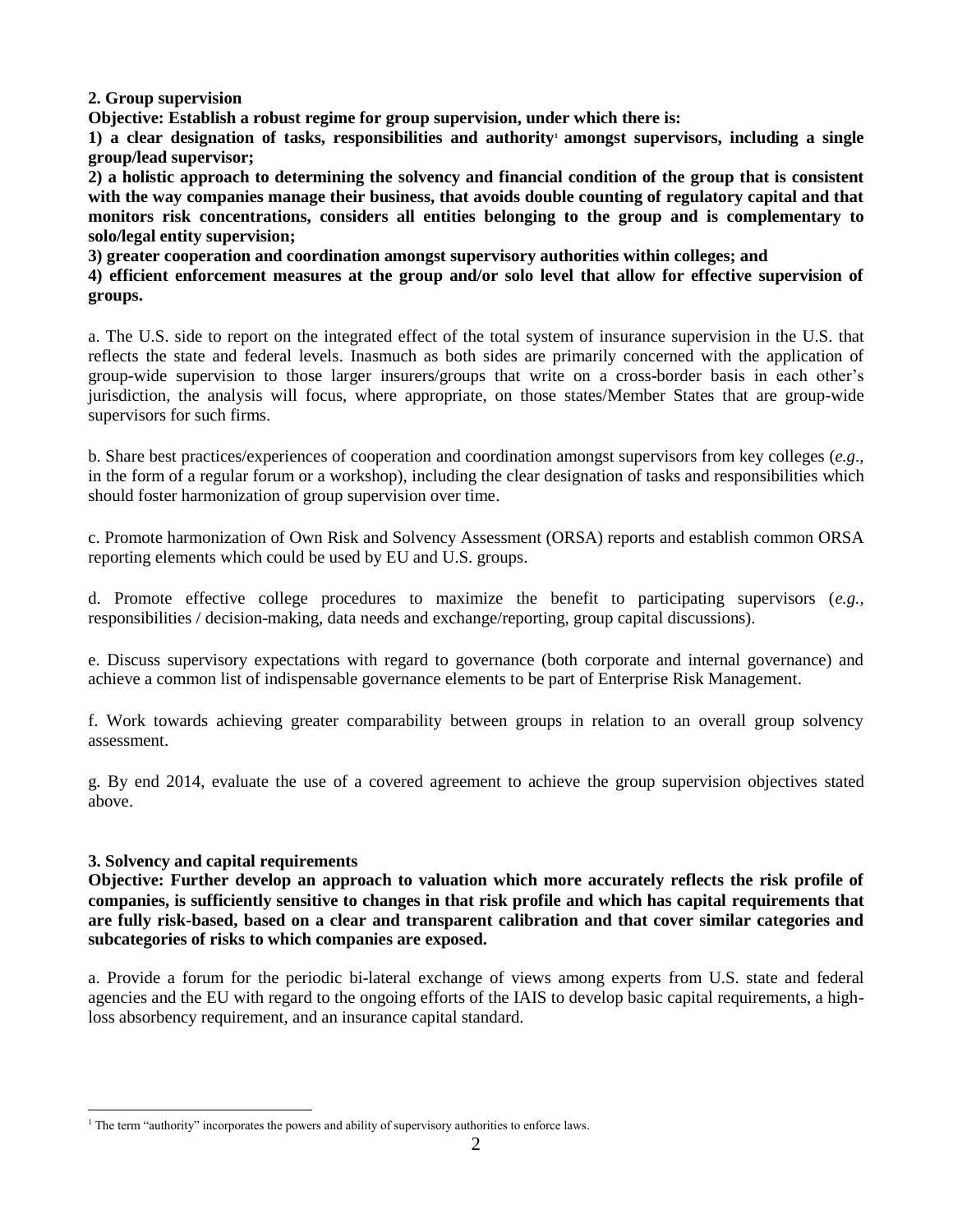b. Establish a transparent calibration including a time horizon on a risk-by-risk basis.

i. Establish separate technical workstreams on catastrophe, market and operational risks and discuss the calibration approach including the type and granularity of data to be used in the calibration process with a view to achieving further convergence on these quantifiable risks.

c. Work towards a consistent approach to solvency, i.e. capital requirements, valuation and technical provisions, viewed on an overall basis.

i. Analyse how technical provisions are calculated in both regimes.

d. Examine the interaction of solvency and capital requirements with other supervisory tools such as financial analysis when looking at b and c above.

## **4. Reinsurance and collateral requirements**

**Objective: Work to achieve a consistent approach within each jurisdiction and examine the further reduction and possible removal of collateral requirements in both jurisdictions in order to ensure a riskbased determination for all reinsurers in relation to credit for reinsurance.**

a. The U.S. side to outline what possibilities exist for revising the current Model laws on credit for reinsurance, including for foreign and domestic reinsurers, and for reviewing the relationship with the accreditation program to the extent that the National Association of Insurance Commissioners (NAIC) public statements commit to periodically re-examine the issues of uniformity and collateral levels.

b. The U.S. side to outline in relation to the states that have passed the NAIC Model laws, what the status of these laws are (*i.e*., whether they are currently in operation) and how they differ including in implementation.

c. The EU, and Treasury/FIO with the consultation of state insurance regulators, to take initial steps toward a covered agreement by end 2014 that for the U.S. would be based on the NAIC Credit for Reinsurance Model Law and Regulation.

## **5. Supervisory reporting, data collection and analysis**

**Objective: Pursue greater coordination in relation to the monitoring of the solvency and financial condition of solo entities and groups through the analysis of supervisory reporting. The exchange of information is facilitated by the joint exchange of best practices for analysis and an evolution towards a greater consistency of reporting.**

a. The EU to further examine and learn from NAIC experience in terms of centralized database and analysis.

b. The U.S. side to examine and learn from EU experience in terms of group reporting and analysis.

c. Mutually explore greater consistency and compatibility in group reporting and analysis both in terms of substance and frequency of reporting.

d. Explore possibilities to exchange data, *e.g.,* regarding investments or reinsurance, to identify common and interlinked risk exposures.

e. In order to facilitate the aforementioned items, explore platforms for data sharing, common data standards/taxonomies *e.g.,* extended business reporting language (XBRL), data elements and global standards such as common issuer coding (legal entity identifier).